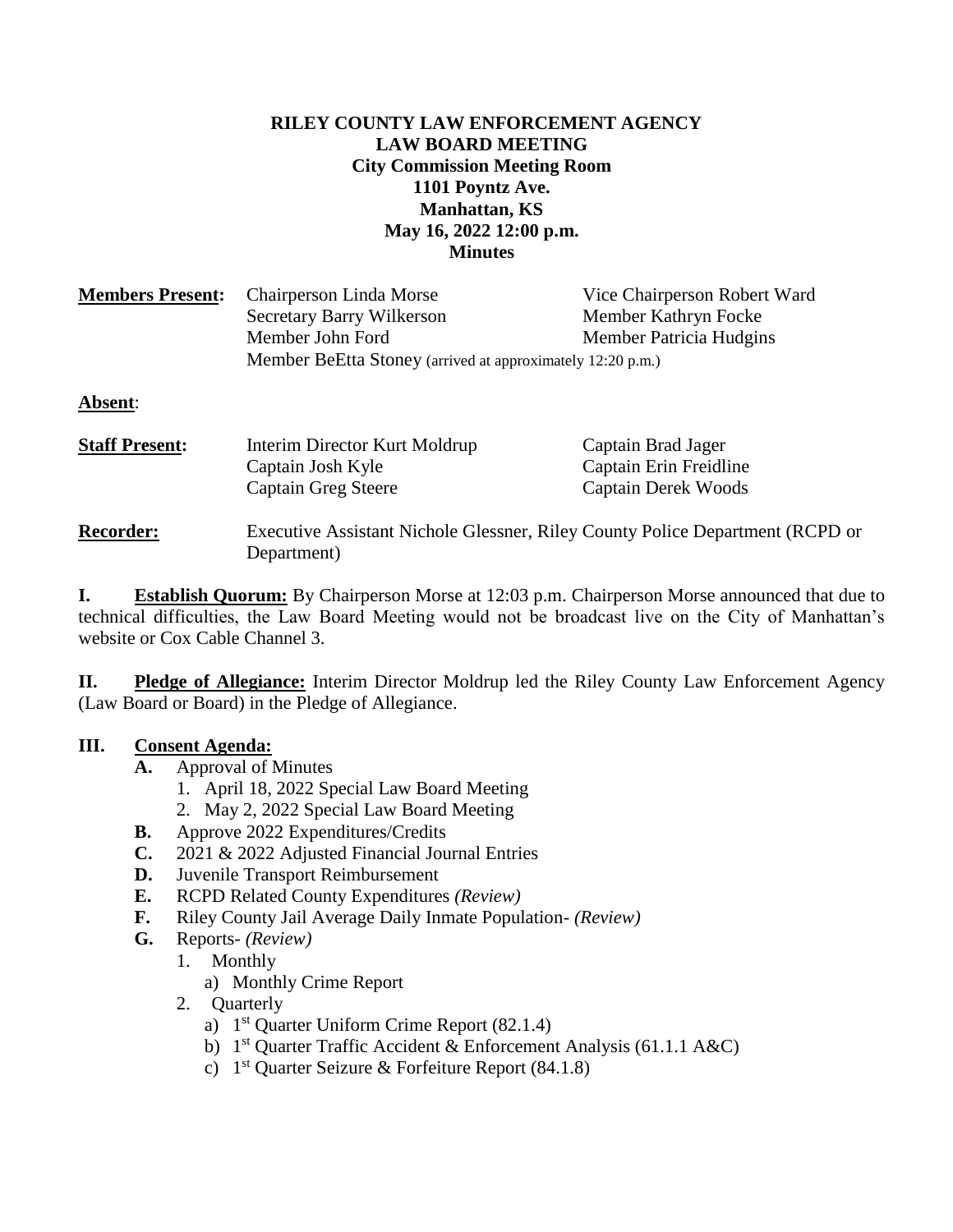Captain Freidline addressed the increase in the number of aggravated assaults and battery incidents reported in the Monthly Crime Report. A total of 17 aggravated assaults/batteries were reported during the month of April. Through the work of the Investigations and Patrol Divisions, 12 of the reports resulted in an arrest. Of the 12 arrests, 8 were domestic violence related and one was the result of a DUI injury accident. Captain Freidline felt it important to mention that within the last month only two of the reported assaults involved a firearm. Captain Freidline also addressed the 1<sup>st</sup> Quarter 2022 Uniform Crime Report (UCR) noting a 2.3% decrease in Part 1 violent crimes when compared to the same period last year. She added that several arrests for the abovementioned crimes and others are being investigated by case detectives that will hopefully have a resolution.

Vice Chairperson Ward inquired about Voucher #5041 payable to Hali Rowland for Public Information Officer (PIO) consultant services. Given that the Department has a full-time PIO, he wished to know how long the Department intended to contract with Mrs. Rowland for these services.

Interim Director Moldrup explained that Mrs. Rowland performs a number of functions to include filling in for the full-time PIO when he is on vacation or out of the office. In addition to filling in when needed, she conducts thorough reviews of applicant social media accounts as a part of their background investigation. Command Staff have found her service and this review to be fairly critical as it can bring to light some things that the Department or public may find concerning.

Captain Kyle echoed the comments made by Interim Director Moldrup and added that the PIO is on call 27-7. When the PIO requires time off, the Department must have someone who is competent to handle the duties of the position. He commented that Mrs. Rowland not only serves as backup to the current full-time PIO, but she has and continues to assist with the approaching website redevelopment and background investigations involving social media that the Department would otherwise be unable to do.

Vice Chairperson Ward inquired about Voucher #5229 for GT Distributors Inc. in the amount of -\$18,234.25.

Interim Director Moldrup responded that the Department purchases handguns through GT Distributors Inc. When the weapons are to be retired, they are sold back to GT Distributors Inc. and the Department receives a credit. Sworn officers are given the opportunity to purchase their weapon through the company. The RCPD cannot sell the weapons directly to the employee as it is not a federal firearms dealer.

Vice Chairperson Ward moved to approve the Consent Agenda as presented. Member Ford seconded the motion. Chairperson Morse polled the Board and the motion passed with Focke, Ford, Hudgins, Morse, Ward, and Wilkerson voting in favor, and no one voting against. The motion passed 6-0.

## **IV. General Agenda:**

# **H. Additions or Deletions:** None.

**I. Special Announcement:** Chairperson Morse announced that today they officially "kick off" the search process for the next Director of the Riley County Police Department and announce the selection of the Screening Committee. It is the goal of the Riley County Law Board to ensure they identify and select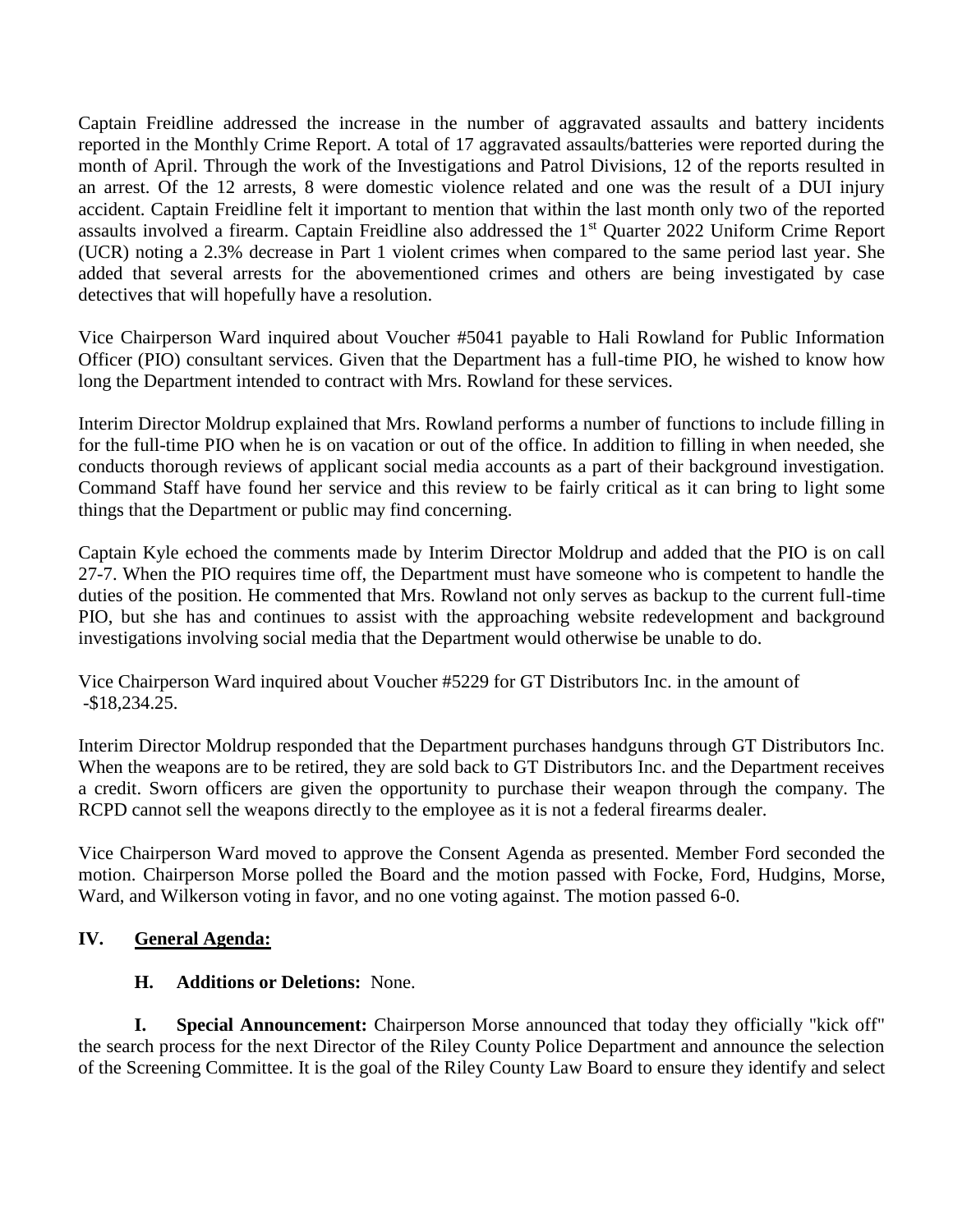the best candidate to become the next RCPD Director. They have chosen a thorough path as opposed to a swift path.

Chairperson Morse explained that experiences throughout the country in the last several years demonstrate the importance of carefully selecting the best person to lead the Riley County Police Department. It is not only their goal but obligation to hire a person who is respected and trusted by all the citizens who live, work and go to school in Riley County and the City of Manhattan.

Chairperson Morse said that in order for any law enforcement agency to effectively serve the community, it is imperative the Board select a Director who understands the need to serve all members of the community and to instill trust within the diverse population. The Riley County Police Department is a consolidated law enforcement agency. The former Riley County Sheriff's Office was consolidated with the former Manhattan Police Department and Ogden Police Department. In addition to Manhattan, there is a significant rural population, as well as the cities of Riley, Randolph, Leonardville, and Ogden. Kansas State University and Ft. Riley also make up significant populations to be served by the Riley County Police Department. In each of these communities there exists diversity; all citizens must be able to trust the Riley County Police Department to provide to them a professional level of service.

Because of this reality, the Law Board did not hire an outside agency or search firm. Instead, to the best of their ability, they identified representatives of the various stakeholders in the community to serve on the Screening Committee. The Law Board has selected members who they believe represent a cross section of the communities to be served by the Riley County Police Department.

Chairperson Morse said that the Law Board and now the Screening Committee will do many of the tasks a search firm would have undertaken had they chosen to hire an outside private firm. The Law Board believes the approach they have taken, not only saved taxpayer money, but it also allows the Board to obtain the direct feedback and input from the many different communities that make up Riley County.

Chairperson Morse stated that in addition, a luxury that has been extended to the Law Board, is Interim Director Kurt Moldrup's willingness to serve as the Director through the end of the year. His longevity with the Department and his steadfast support, gives the Law Board the ability to proceed in a manner that will allow the best chance to select the best candidate for this community.

Chairperson Morse said that while no process is perfect, they have from the beginning, as a Law Board, believed it was more important to be thorough and deliberate in their approach as opposed to trying to move quickly and hire someone who is not suitable to lead the Riley County Police Department. In order to have a law enforcement agency that will serve the community, build and preserve trust with all members of the community, it is the obligation of the Law Board to hire a Director who will lead the Department with the vision of trust, transparency, compassion and professionalism that the citizens of Riley County expect.

Screening Committee Members: Linda Morse, Chair Robbin Cole Steve Hargrave Patricia Hudgins Mike Kearns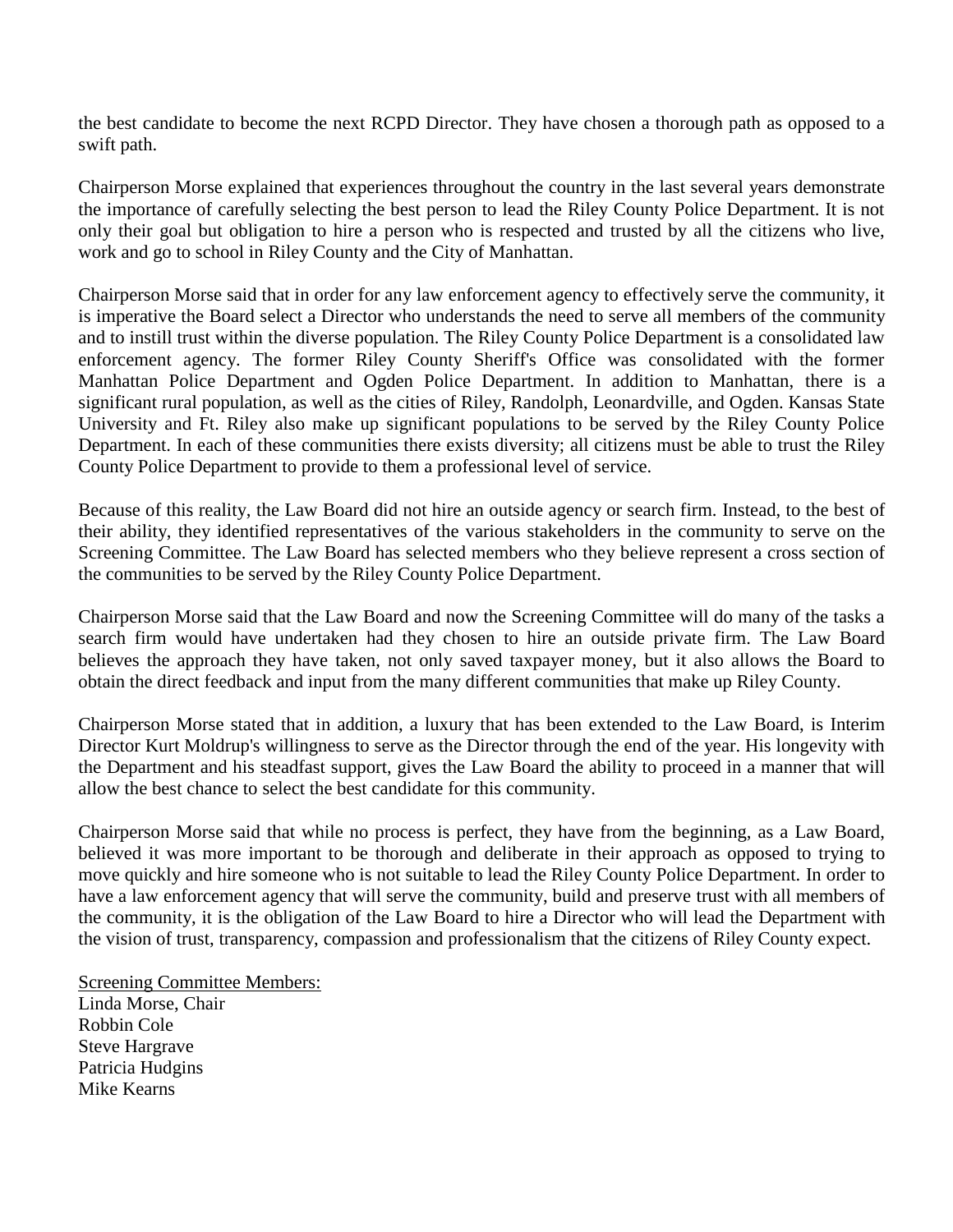Deb Klutz Lorenza Lockett Rachel Pate Bob Pence Kathy Ray Alan Riniker Robert Ward Corey Williamson

Chairperson Morse noted that the advertisements will be distributed for publication beginning Tuesday, May 24. The plan is to accept applications until the position is filled. They expect to have open interviews of the finalists, but will release more information in the future.

**J. Public Comment:** Citizen Gary Olds, 3308 Frontier Circle, Manhattan, Kansas, 66503, expressed his concerns with the roughly 8.5% increase in the proposed 2023 RCPD budget, which in his estimation is fairly significant. He addressed the substantial increase in valuation (approximately 12-15%) as reported by the late Riley County Appraiser Greg McHenry and the 80/20 City/County funding split for the RCPD budget. As a taxpayer he encouraged the Law Board to sharpen their pencils, review the budget request, and reduce it substantially. He opined that a 25 million dollar budget is significant and not sustainable.

**K. Fraternal Order of Police Lodge#17 Comments**: Corporal Rachel Pate, President, Fraternal Order of Police (FOP) Lodge #17, thanked the Law Board allowing her to be a member of the Screening Committee to search for the new Director of the RCPD. She stated that she looks forward to working with the other committee members to select the best candidate for the position to lead the RCPD.

Corporal Pate informed the Law Board and public of the Annual Law Enforcement Torch Run benefiting the Special Olympics Kansas tentatively scheduled for June 26, 2022. The location has yet to be determined. Corporal Pate stated that the she and members of the FOP hope to have representatives from the Kansas State University Police Department and Pottawatomie County Sheriff's Office participate in the fundraiser this year.

Corporal Pate discussed the proposed 2023 RCPD budget and concerns of the FOP membership and RCPD employees. She explained that the rise in inflation has caused stress on employees. Employee paychecks have remained the same while the price for gas, groceries, and other amenities to live comfortably in Manhattan have increased. Another stress on RCPD employees is low manpower, specifically in the Jail and Patrol Divisions. The low manpower has required officers to work longer hours to make up for those who are not currently on shift. Corporal Pate addressed the need for the RCPD to remain competitive with other agencies to attract quality applicants. She mentioned that multiple agencies have provided a 7% or higher increase and/or fourth quarter bonuses to employees.

**L. Board Member Comments:** Vice Chairperson Ward commented that while recently traveling for a personal family emergency, he and his wife witnessed a number of billboards and electronic signs advertising for police officers. He said that he knows the RCPD is experiencing difficulty filling position vacancies within the Patrol and Jail Divisions. He simply wished to let staff know that it appears to be an issue many agencies are presently experiencing.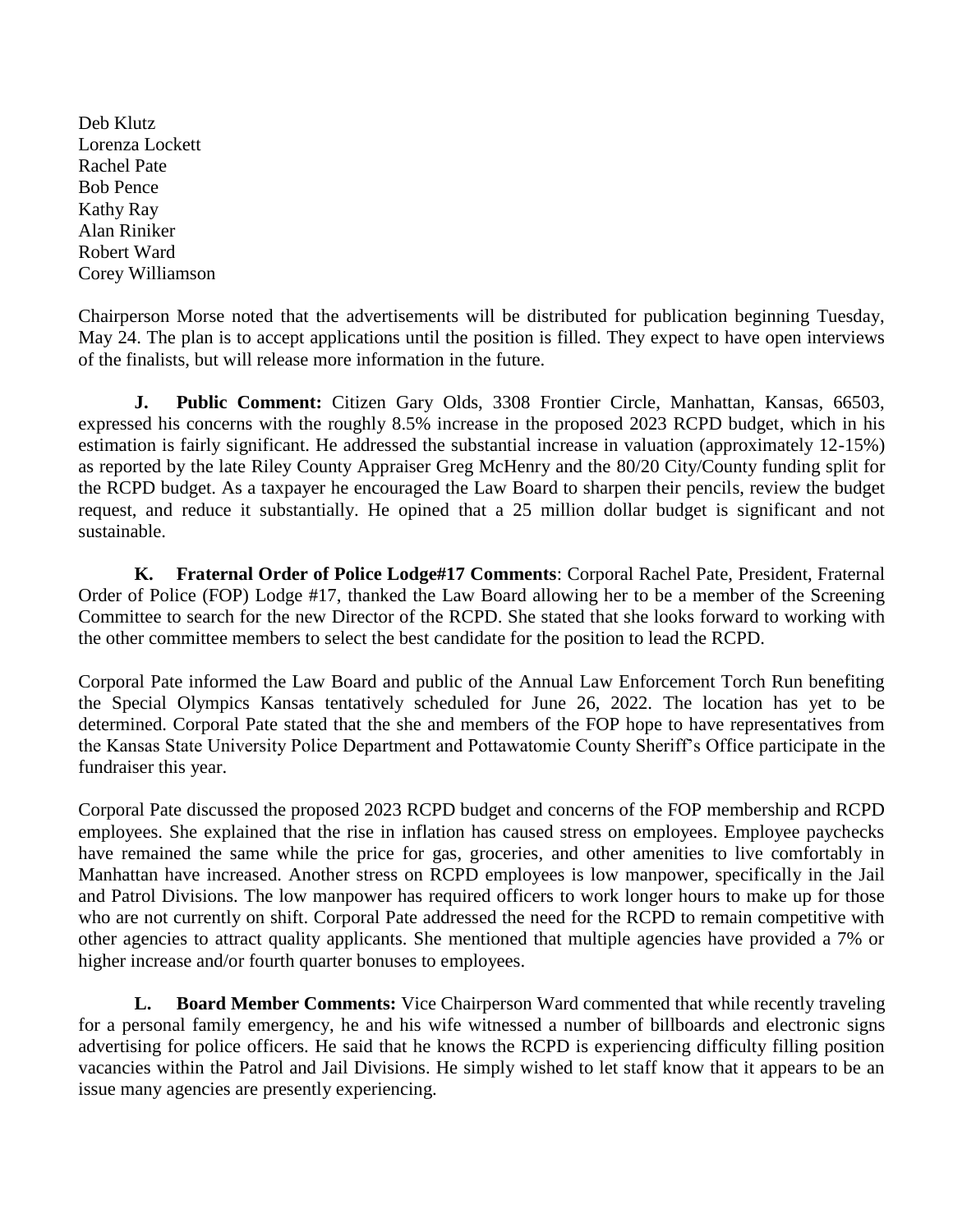Member Focke referred to the comments made by Mr. Gary Olds during the public comment portion of the meeting. She stated that prior to the passing of Riley County Appraiser Greg McHenry, he provided a presentation to the Riley County Board of County Commissioners on the increase property valuation. During the presentation McHenry cautioned that the increase in valuation does not necessarily translate into a similar increase in ad valorem taxes.

**M. Community Advisory Board Recognition:** On behalf of the Law Board, Riley County Police Department and Community Advisory Board (CAB), Interim Director Kurt Moldrup presented Marissa Lux and Carl Taylor each with a plaque in recognition of their dedication and service to the citizens of Riley County, Kansas and men and women of the RCPD.

**N. 2021 Kansas Association of Chiefs of Police Valor Awards:** The Kansas Association of Chiefs of Police (KACP) will host the 2022 Leadership Conference May 23-26, 2022 at the Hilton Garden Inn, Manhattan. Recipients of the KACP 2021 Valor Awards will be announced the evening of the 25<sup>th</sup>. The awards will honor activities, accomplishments and performance of employees which occurred in 2021. The following employees will be recognized at the Valor Awards Banquet.

Silver Award Police Officer Josh Berard Police Officer Jake Shailer Dispatcher Teresa Taitano

Gold Award Police Officer Nicholas Coffey Police Officer Matthew Horne Police Officer Jason Krause Sergeant (Ret.) Doug Wood Police Officer Stephen Zapatta

**O. Public Safety Communications Accreditation Program through the Commission on Accreditation for Law Enforcement Agencies:** Captain Jager announced that the RCPD has begun the process for the Public Safety Communications Accreditation Program through the Commission on Accreditation for Law Enforcement Agencies (CALEA). The program provides the communications center with a process to systemically review and internally assess its operations and procedures. As part of the process, the RCPD communications center must comply with 207 standards of the program. The Department is presently in the second phase (self-assessment) of the five phase process. The RCPD has 24 months to complete the self-assessment phase following which a final quality review will be conducted by CALEA assessors. Captain Jager added that he and a group of employees meet regularly to review the CALEA standards and write policy. The new polices will be brought to the Board for review at a future meeting.

**P. Approval of General Order 2022-016 Social Media – Personal Use of Social Media:** Interim Director Moldrup explained that the RCPD separated the existing social media policy into two separate policies: department use and personal use of social media. The policy before the Law Board for approval provides information of a precautionary nature as well as prohibitions on the use of social media by Department members. Interim Director Moldrup said that it is a fine line between freedom of speech and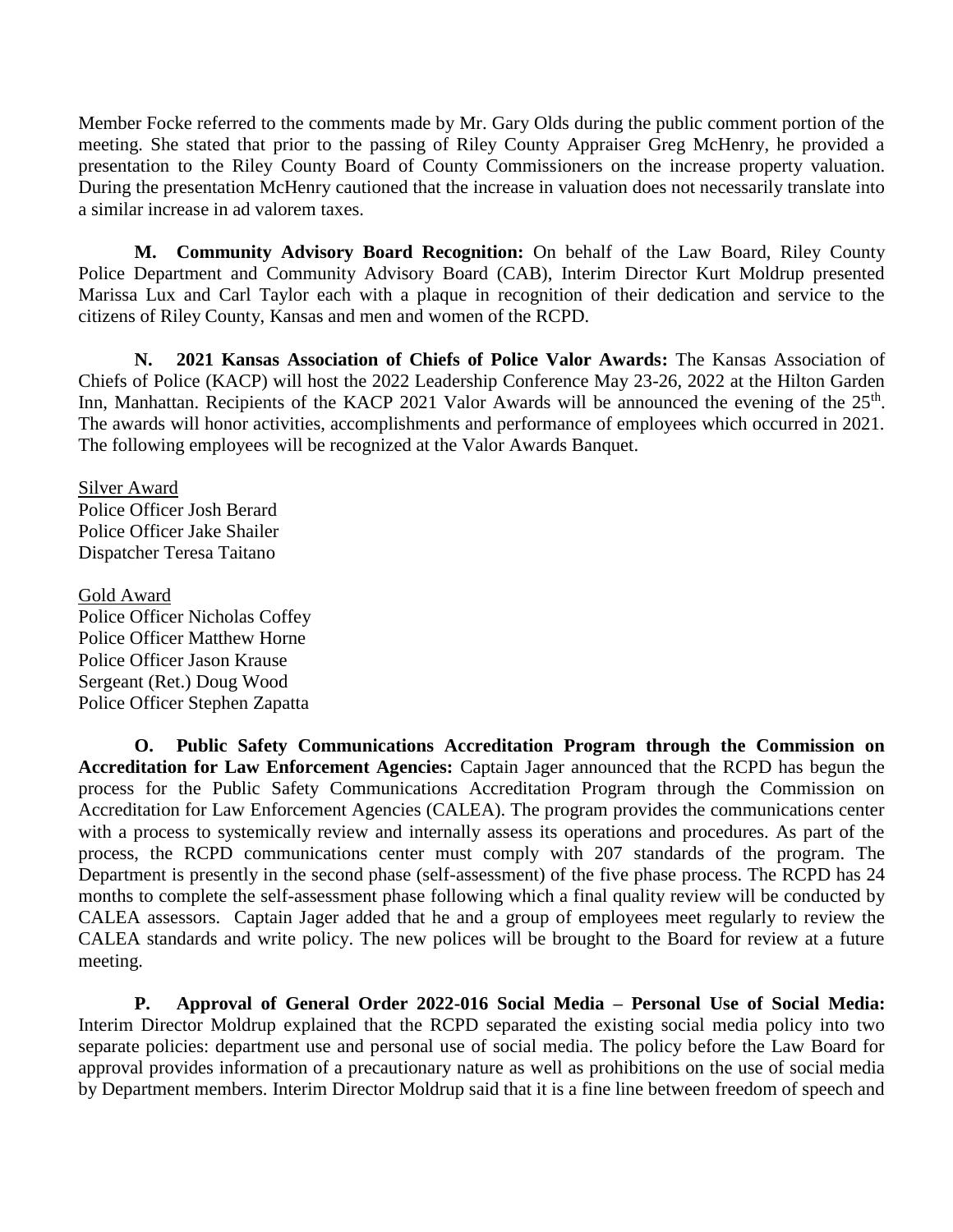working for a public agency, specifically a law enforcement agency. There is a delicate balance to be made when putting information out on social media as it has the potential to impact officer testimony and the interests of the Department.

Vice Chairperson Ward moved to approve General Order 2022-016 Social Media - Personal Use of Social Media as recommended. Member Ford seconded the motion. Chairperson Morse polled the Board and the motion passed with Focke, Ford, Hudgins, Morse, Stoney, Ward and Wilkerson voting in favor, and no one voting against. The motion passed 7-0

**Q. 2023 Budget Development:** The Law Board were provided copies of the 2023 RCPD Budget Presentation as part of their packets. Captain Kyle discussed the Department's mission statement and touched on the four long-term (strategic goals), annual planning cycle, and needs assessment developed by members of Command Staff.

Captain Kyle stated that the RCPD is a lean agency in that it has fewer officers per population than the state and national average. In addition, the RCPD is an evidence based and intelligence led police department. The RCPD takes the resources it has and concentrates them where crime and disorder occur by using techniques that have been proven through research to work. This allows the Department to be nimble and keep crime down while at the same time have fewer personnel out on the street.

Captain Kyle explained that as a result of the needs assessment and the desire of the Manhattan-Riley County Coalition for Equal Justice (CEJ) Fair and Impartial Policing (FIP) Working Group for the RCPD to have more face-to-face contacts with the community, RCPD staff were prepared to request additional police officers as part of the 2023 budget proposal. However, that was prior to post-COVID job market issues and increases in inflation. As a result, the Department is seeking Cost of Living Adjustments for personnel and the implementation of the salary survey (half in 2023 and half in 2024) which was the culmination of a lot of work over multiple years.

Captain Kyle explained that post-COVID, recruitment and retention have become significant issues for the region and across the country. Applicants have access to a tremendous amount of information that they can immediately access regarding compensation and benefits offered in the job market. As a result, the RCPD is competing with organizations that it had not competed with before. He stated that the RCPD, once a market leader, has since lost its position and staff are seeing the consequences of that in the areas of recruitment and retention.

Prior to the pandemic, staff recognized the need to conduct a salary survey. The last survey was conducted approximately ten years prior and was limited in scope. Staff agreed that it was time to take a look at the salaries to determine if they were competitive. A Request for Proposal (RFP) for services to conduct a salary survey for the RCPD was sent out and The Arnold Group (TAG) was selected who ultimately agreed that the RCPD has fallen behind and is no longer a market leader in this area.

Captain Kyle reported that as of the beginning of March, the RCPD had 22 vacant positions, the majority of which were in the Jail Division. He reported on the manpower for the Department with the Jail Division at 66%, Dispatch 79%, and Patrol 85% staffing levels. He added that in order to maintain safety and security within the Jail Division, corrections officers have gone to 12 hour shifts.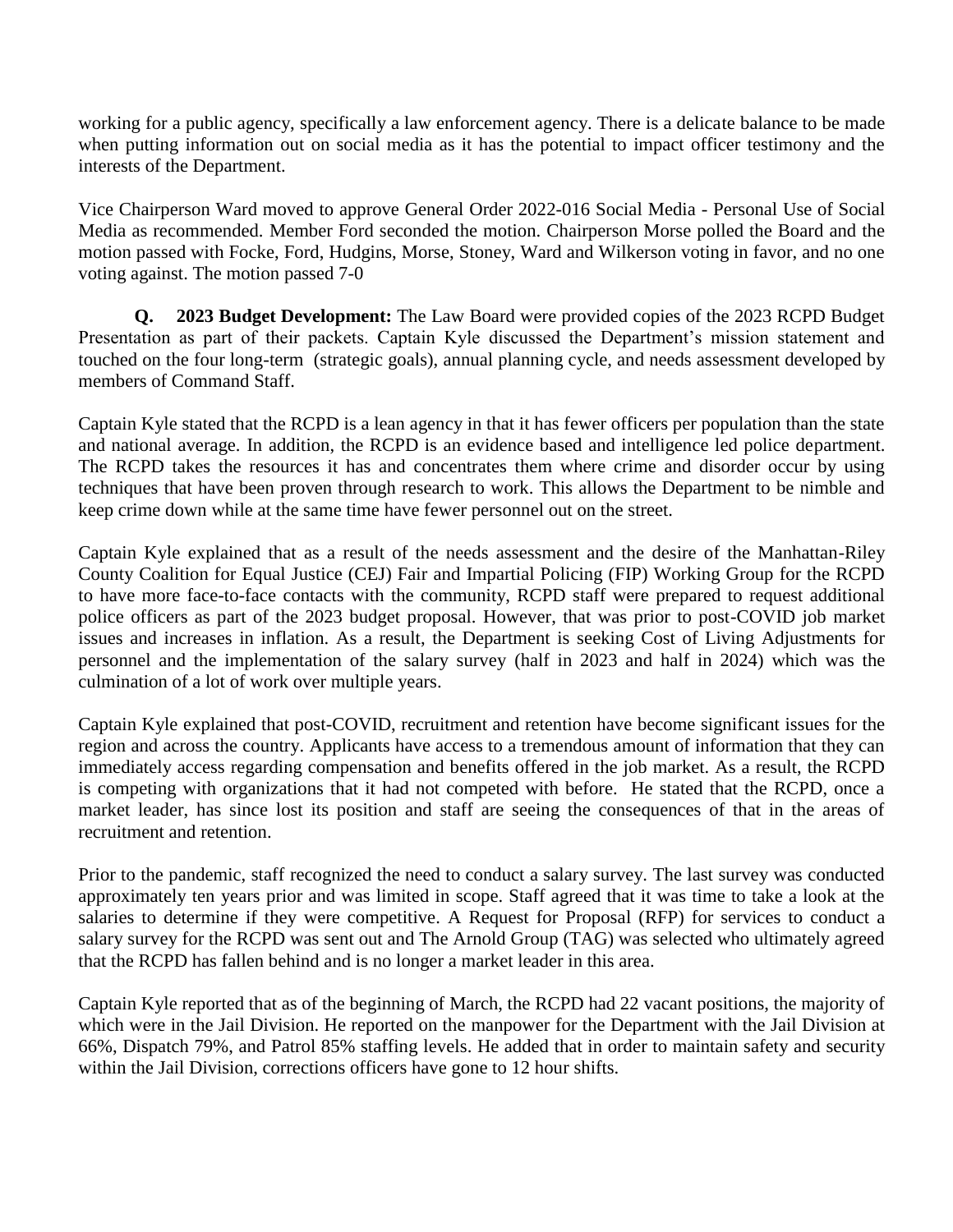Finance Manager Jennifer Reifschneider addressed the 2022 base adjustments and implementation of the salary survey as recommended by RCPD Administration. She reported that due to turnover, scheduled retirements, and more senior employees leaving the RCPD being replaced by junior employees, the Department will experience a budget decrease of \$254,544 (-1.1%) over the 2022 approved budget. In addition, there will be a decrease in KPF and KPERS employer rates resulting in a budget decrease of \$37,259 (-1.26%) over the 2022 approved budget. Taking these factors into account along with anticipated steps and longevity pay, the total 2023 base adjustment will be a \$133,418 (.58%) increase over the 2022 approved budget.

Finance Manager Reifschneider explained that the results of the salary survey revealed that all positions within the RCPD need an adjustment of some kind. If approved, the RCPD recommends implementing the salary survey over two years (2023 and 2024) with equal steps to meet the "market" salaries across all positions within the Department. The cost to fully implement the salary survey is \$3,400,000.

Finance Manager Reifschneider explained that the first half of the implementation in 2023 would include a 5.1% Cost of Living Allowance (COLA) for employees with up to a 5.9% adjustment to employee salaries. The cost to implement the first half of the salary survey (54%) would be \$1,848,000. The second half of the implementation would be accomplished in 2024 and cost \$1,552,000. Finance Manager Reifschneider stated that it presently unknown what the COLA will be for that year.

Member Focke requested staff provide an estimated COLA to serve simply as a placeholder when discussing the 2024 budget. Doing so would provide the Law Board and public a better picture of what the overall increase might look like.

Finance Manager Reifschneider replied that the information could certainly be provided to the Board if desired. Riley County Police Department staff wanted to focus on the first half of the salary survey implementation for the 2023 budget which is before the Law Board for consideration.

Interim Director Moldrup stated that he would be reluctant to guess what the COLA might be for the end of 2022. The proposal before the Law Board is for the 2023 budget which is what will be voted on today. The overall increase for the 2024 budget will be the figures that have been provided to the Board plus the COLA once it has been released.

Member Focke stated that she would prefer to have the whole picture. She estimated the COLA to be at least 5% of not more.

Captain Kyle estimated the 2022 COLA to be in the neighborhood of 1-1.1 million dollars, budgetarily speaking. With the estimated COLA, the Law Board would be looking at roughly 4.5 million dollars to fully implement the budgets for 2023 and 2024.

Captain Kyle stated that he recognizes the budget request is no small amount. Generally, RCPD staff come before the Law Board with a 3-4% increase. The budget proposal and salary survey represent an investment in the police department. It is time for the RCPD to adjust employee salaries to be competitive in the market to ensure that it can attract quality applicants to provide the types of services the community has become accustomed to and deserves. Captain Kyle recognized that the matter of property tax is a sensitive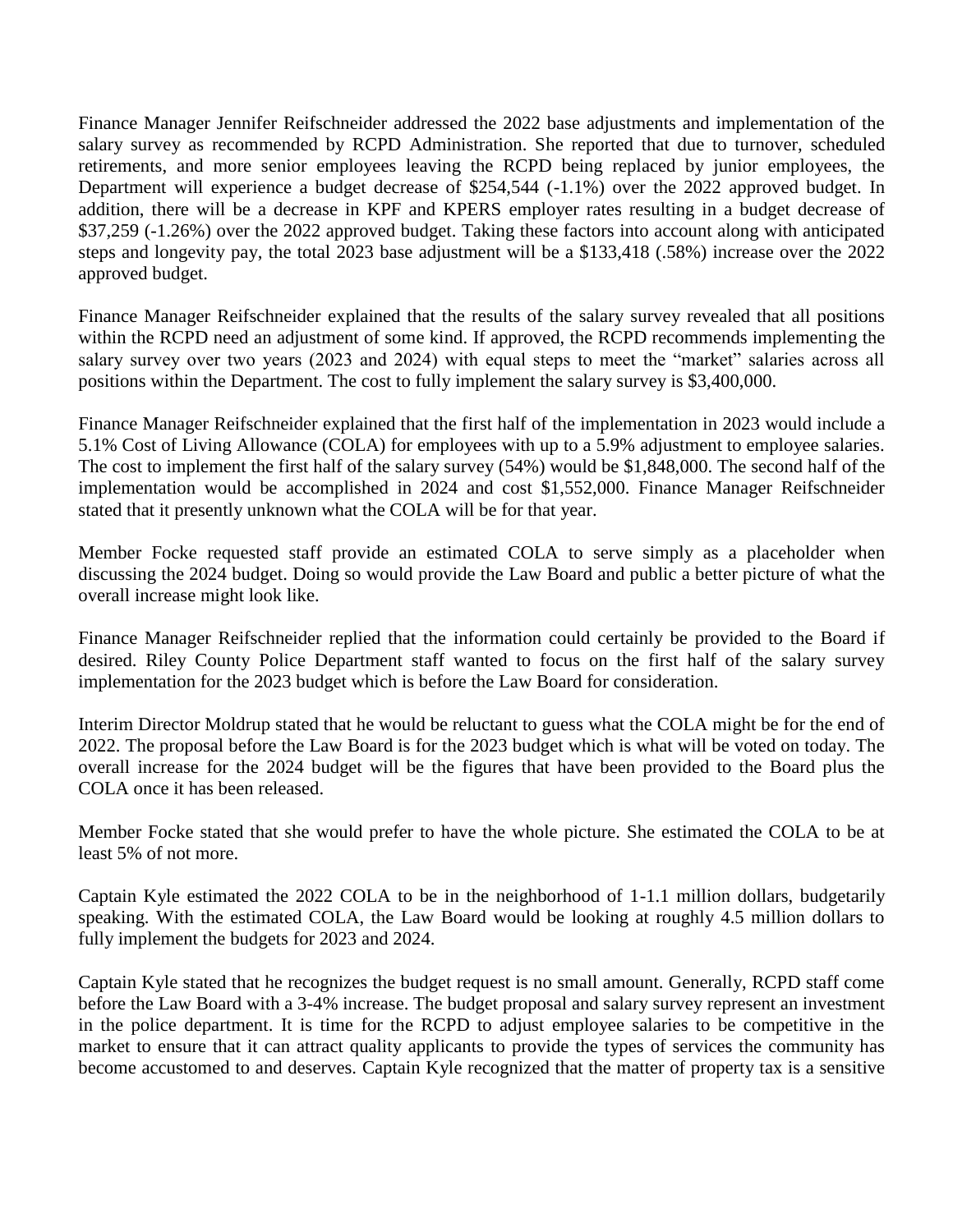topic for many. Unfortunately, the only access to budgetary funds for the RCPD is through property taxes. Realistically, the Department does not have any meaningful access to COVID funds.

Interim Director Moldrup and Captain Kyle commented on the Flint Hills Regional Leaders Retreat they both attended on May 12-13, 2022. During the retreat, a number of topics were discussed to include the roughly \$700,000,000 in local economic growth, Back 9 development, and Scorpion Biological Services which is slated to bring 500 professional level jobs to the region. Interim Director Moldrup stated over the span of the two-day retreat, none of the conversations included issues related to safety and security. The companies were not concerned about crime in Riley County.

At the May 9, 2022 Special Law Board Meeting Mr. Gary Olds posed the question of how much law enforcement should cost. Interim Director Moldrup professed that this question caused him to ponder. It is a good question. However, the question in Interim Director Moldrup's mind really should be how much should be invested in law enforcement and what should that investment be. He went on to state that the RCPD is a lean agency due to consolidation. It is also a very professional agency. The public hears about the RCPD very little in the news and does not hear about use of force incidents or lawsuits involving the Department. That is not by accident. It is by intention because the RCPD hires quality people and provides quality training programs to teach employees how to be problem solvers. The Department needs to continue to focus on attracting and recruiting the same quality people.

Interim Director Moldrup reported that in 2020 the RCPD accounted for 10.8% of the budget for the City of Manhattan and 10.54% in 2021. In 2021 the RCPD accounted for 7.12% of the County's budget and 6.06% in 2022. He stated that while the budget for the RCPD is growing, it is growing at a slower rate than the City and County budgets. He noted that the mill levy is often discussed, specifically with regard to how much goes to the RCPD. Unfortunately, that is something for which the RCPD has no control because it is the Departments only source of funding. The City and County have other avenues of revenue. Interim Director Moldrup encouraged the Law Board to approve the 2023 RCPD budget proposal as presented. He recognized that it is a lot, but not unreasonable.

Secretary Wilkerson recalled other agencies that fell behind with regard to wages roughly 15 years ago that are still struggling to fill positions and maintain a quality level of talent. He commented that a career in law enforcement is difficult. He has known officers who have been shot at and employees who have been in some very dark places having dealt with unspeakable crimes against women, children and others. It is a lot for the employees to take home each night. If the community is to keep people who are willing to do that kind of work day in and day out, then everyone has to be willing to pay those people so it is worth the emotional toll that it takes on them and their families. It is certainly a lot of money that is being considered, but it is an investment. For those reasons, he was in support of the proposed 2023 RCPD budget for publication.

Member Ford explained that he would be in favor of voting on the budget for publication today in order to comply with the 2023 budget preparation timeline regardless of the Revenue Neutral Rate (RNR). He stated that the County is in the same position with regard to employee salaries. It is a lot at this point when the County has to make some decisions and the City has to make some decisions. There are a lot of challenges and elements that the County will have to weigh through over the next month.